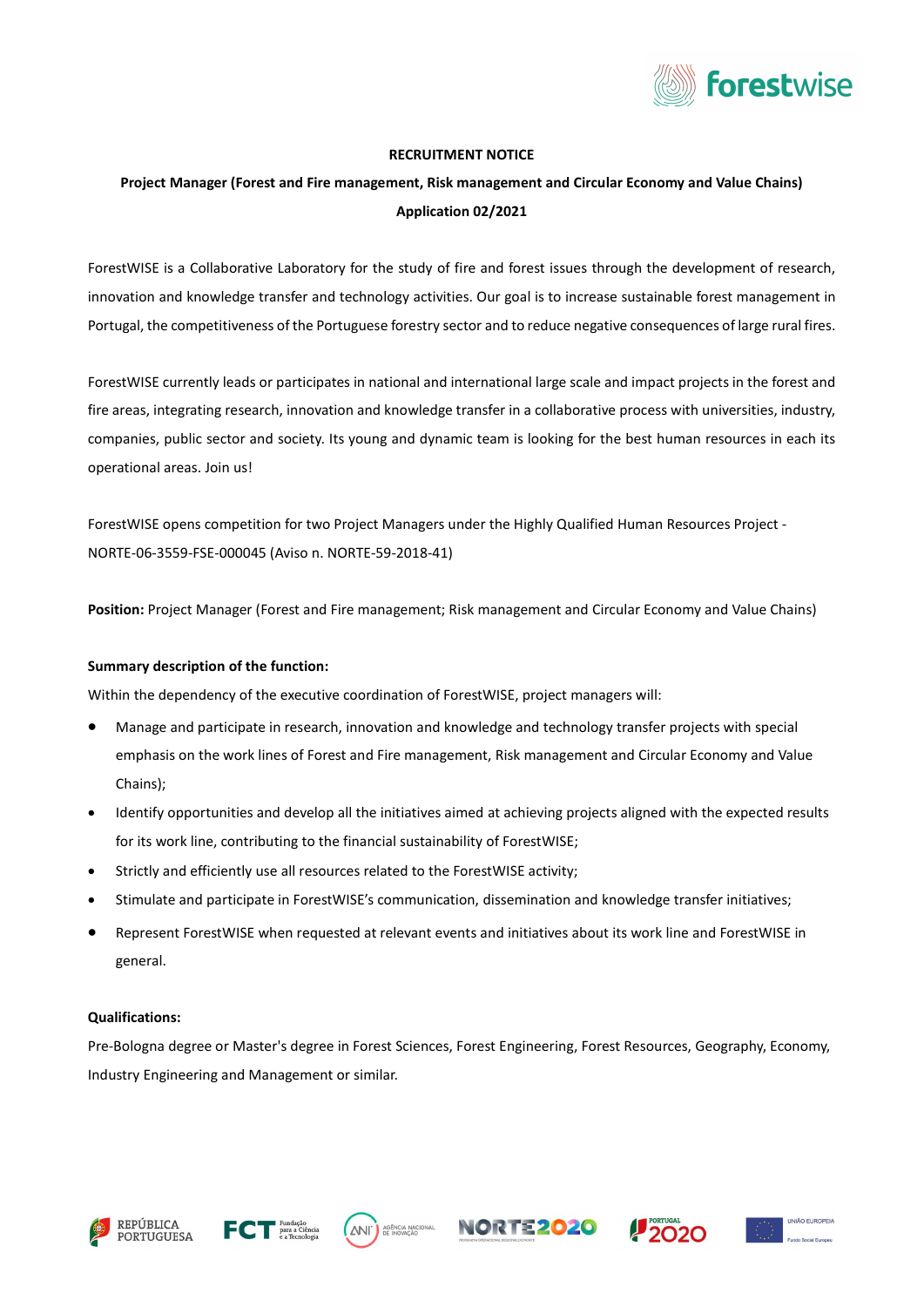#### Required experience:



- Work experience in project management in forest and fire management, especially in one or more areas: Forest management, Forest valuation, Information and technology for forest, fire and landscape management, Risk management, Ecosystem services, Circular economy, Value chains and Forest Logistics;
- Work experience with public and private forest sector entities and other forest agents in Portugal;
- Experience in organizing events and communication initiatives, knowledge dissemination and transference, specially to the forest sector.

## Preferential requirements

- Experience in regional, national and European investigation and innovation public finance mechanisms;
- Experience in consulting activities and services provision in the forest sector.

## Personal skills/Soft Skills:

- Organization ability, self-motivate and result-oriented work method;
- Ease of relationship with different interlocutors;
- Excellent communication and interpersonal skills and a good team worker;

## Evaluation Criteria:

- Interview with candidates with curricular evaluation equal to or greater than 14 values
- The final classification will be the weighted average of the curriculum evaluation, which will assume a weight of 70%, and the interview, which will represent 30%
- Selection of the candidate with the best final ranking
- The jury reserves the right to decide not to select any candidate if they agree that none of the candidates has the profile required.

## Conditions:

The selected Project Managers will be entitled to an employment contract with a fixed annual salary between TRU18 and TRU27 levels according to the curriculum vitae and the experience presented and proven

Workplace: Vila Real Immediate availability and schedule flexibility

ForestWISE actively promotes a non-discrimination and equal access policy. No candidate can be privileged, benefited, harmed or deprived of any right or exempted from any duty due to, namely, parentage, age, gender, sexual orientation, marital status, family situation, economic status, education, origin or social status, genetic heritage, reduced work capacity, disability, chronic illness, nationality, ethnic origin or race, territory of origin, language, religion, political or ideological convictions and union membership.